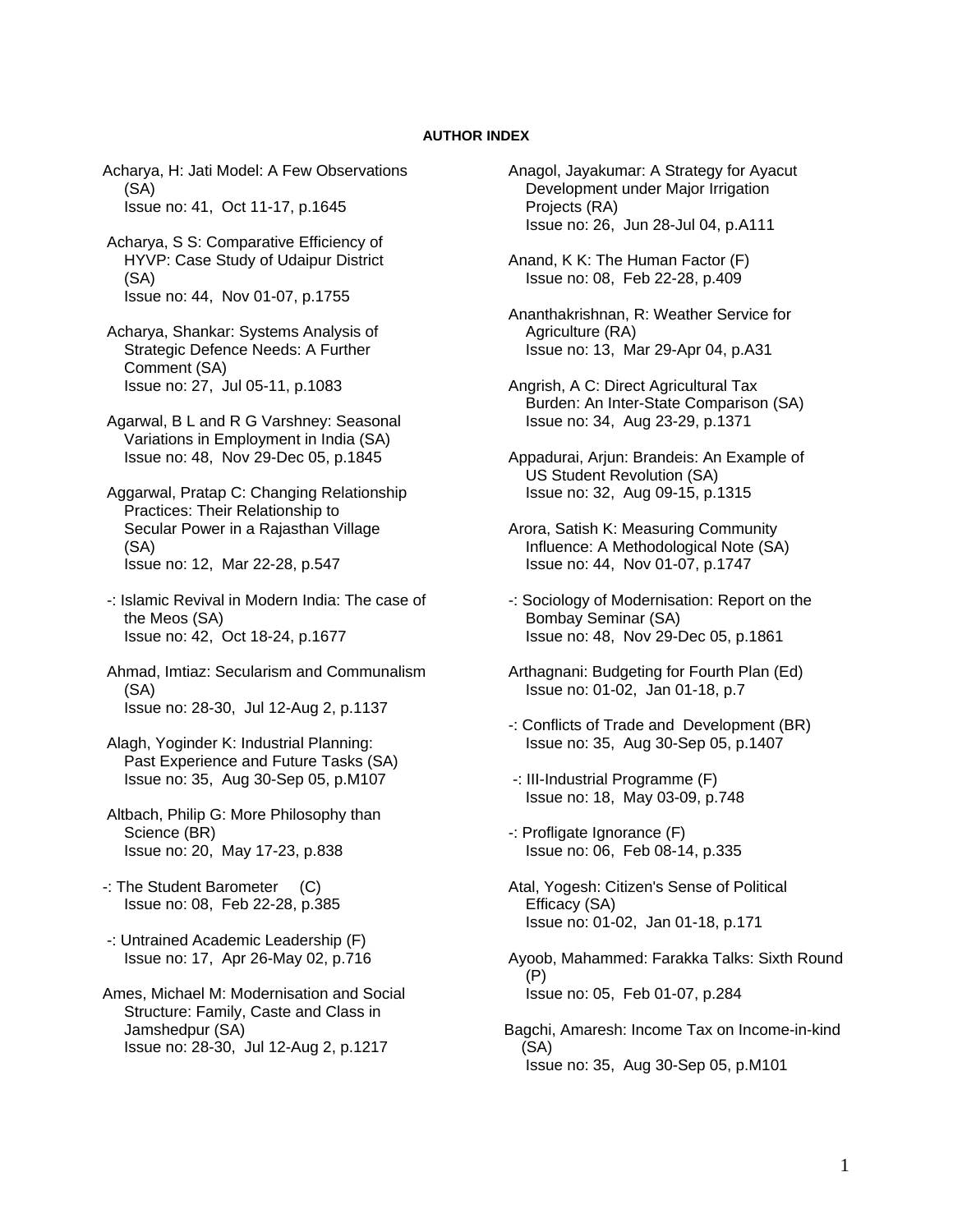Baishya, Prabin: Lenin and Revolution: A Comment (SA) Issue no: 51, Dec 20-26, p.1959

 Balachandran, P K: The Concept of Sanskritisation (SA) Issue no: 41, Oct 11-17, p.1646

 Banerjee, Nirmala: What Course for Urbanisation in India? (SA) Issue no: 28-30, Jul 12-Aug 2, p.1173

 Banerjee, Paritosh: Size, Technology and Productivity: A Study of the Cotton Textile Industry (SA) Issue no: 44, Nov 01-07, p.1742

Bardhan, Kalpana: See Bardhan, Pranab Kumar

 Bardhan, Pranab Kumar: Agriculture in China and India: Output, Input and Prices (SA) Issue no: 01-02, Jan 01-18, p.53

 Bardhan, Pranab Kumar and Kalpana Bardhan: Problem of Marketed Surplus of Cereals (RA) Issue no: 26, Jun 28-Jul 04, p.A103

Bardhan, Pranab Kumar: See Srinivasan, T N

 Barla, C S: Mirage of Viability (F) Issue no: 32, Aug 09-15, p.1317

 Barthwal, C P: Representation on Scheduled Castes in Parliament and State Legislatures (SA) Issue no: 36, Sep 06-12, p.1451

 Barun De, Chattopadhyay Gouranga: Problem of Tribal Integration to Urban Industrial Society: A Theoretical Approach (SA) Issue no: 52, Dec 27-Jan 02, p.1985

 Bhargava, G S: Options Muffed (P) Issue no: 18, May 03-09, p.754

 -: South-East Asian Security (P) Issue no: 14, Apr 05-11, p.606

 Bhargava, P L: Municipal Finance in India: A Case Study of Rajasthan (SA) Issue no: 33, Aug 16-22, p.1341

Bhatia, Jatinder: Agricultural Land Taxation in Punjab (SA) Issue no: 03, Jan 18-24, p.211

 Bhatt, Anil: Single Nation Studies (BR) Issue no: 19, May 10-16, p.807

 Bhatt, Mahesh: How Good a Tax Is Agricultural Income Tax? (SA) Issue no: 22, May 31-Jun 06, p.915

 Bhatt, V V: A Payments Union for Developing Countries (SA) Issue no: 01-02, Jan 01-18, p.103

 Bhattacharya, Ardhendu: Industries in Poona Metropolitan Region: A Preliminary Study (SA) Issue no: 28-30, Jul 12-Aug 2, p.1191

Bhattacharya, N: See Chatterjee, G S

 Bhattacharyya, S K: Management Reporting System in Public Undertakings (RA) Issue no: 22, May 31-Jun 06, p.M43

 Bhutani, V C: The British and the Muslim League (BR) Issue no: 20, May 17-23, p.837

 Billings, Martin H and Arjan Singh: Labour and the Green Revolution: The Experience in Punjab (RA) Issue no: 52, Dec 27-Jan 02, p.A221

 Borkar, D G: Strategy of Economic Development (LE) Issue no: 14, Apr 05-11, p.602

 Bose, Ashish and Chaman Singh: New Rich in a Delhi Fringe Village (SA) Issue no: 10, Mar 08-14, p.464

 Bose, Deb Kumar: Urbanisation,Industrialisation and Planning for Regional Development (SA) Issue no: 28-30, Jul 12-Aug 2, p.1169

Boswel: Emasculated Planning (SA) Issue no: 01-02, Jan 01-18, p.37

 Caitonde, M G: A Saga of Committees (BR) Issue no: 50, Dec 13-19, p.1915

 Chandidas, R: How Close to Equality Are Scheduled Castes? (SA) Issue no: 24, Jun 14-20, p.975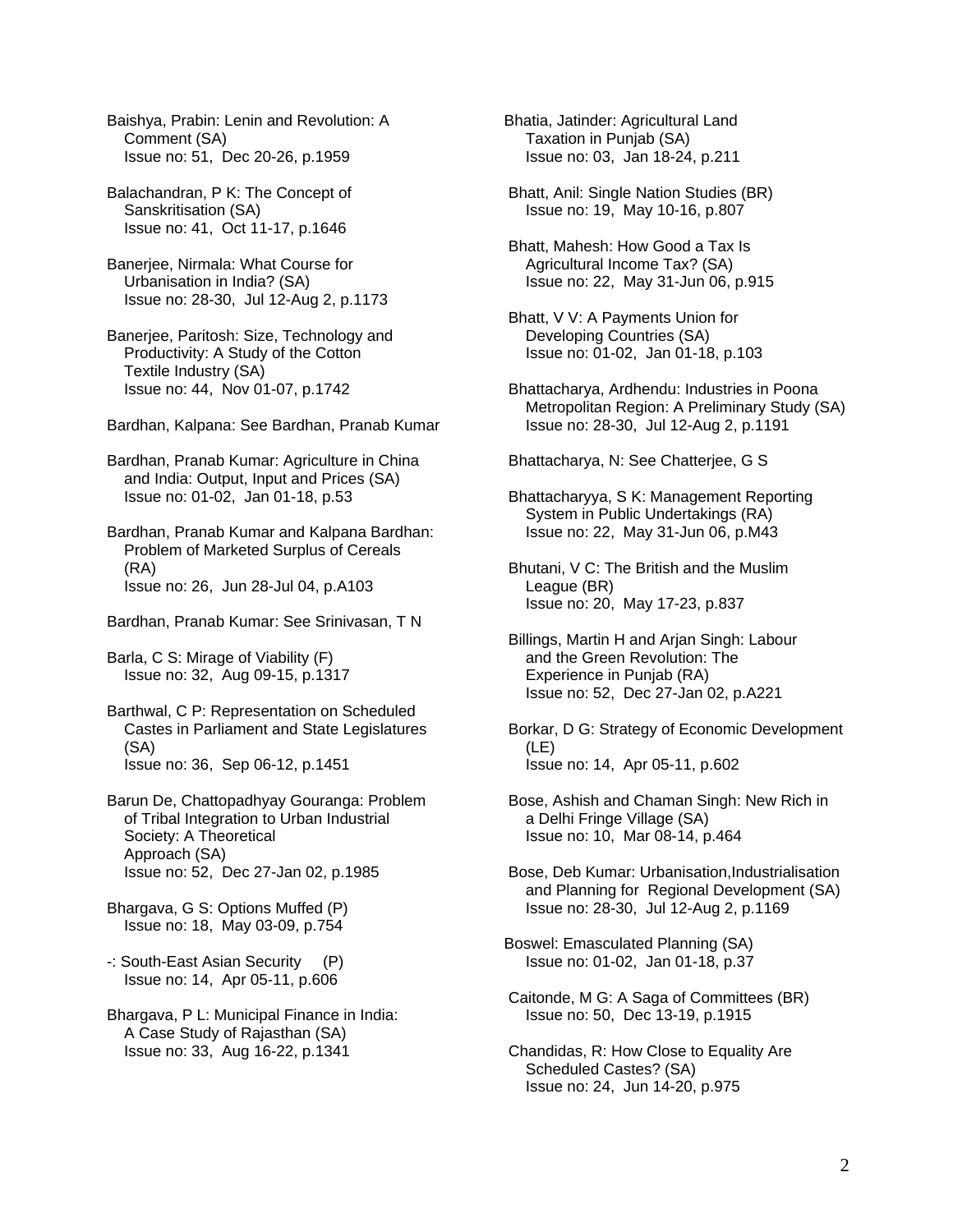- Chandra, Sudhir: A Counterpoint of Preconceptions (BR) Issue no: 52, Dec 27-Jan 02, p.1981
- -: The Czech Tragedy (BR) Issue no: 33, Aug 16-22, p.1335
- -: Martyr of Central Europe (BR) Issue no: 16, Apr 19-25, p.687
- -: Prophets in Reverse (BR) Issue no: 37, Sep 13-19, p.1473
- Chari, Jinni: PTI and Truth (LE) Issue no: 06, Feb 08-14, p.313
- -: The Silent Estate (LE) Issue no: 17, Apr 26-May 02, p.713
- Chatterjee, G S and N Bhattacharya: Rural-Urban Differentials in Consumer Prices (SA) Issue no: 20, May 17-23, p.850
- Chattopadhyay, Gouranga and Anil K Sengupta: Growth of a Disciplined Labour Force: A Case Study of Social Impediments (SA) Issue no: 28-30, Jul 12-Aug 2, p.1209
- Chaturvedi, T N: Panchayati Raj in Rajasthan (SA) Issue no: 25, Jun 21-27, p.999
- Chauhan, Brij Raj: Scheduled Castes and Scheduled Tribes (SA) Issue no: 04, Jan 25-31, p.257
- Chitnis, Suma: Urban Concentration of Higher Education (SA) Issue no: 28-30, Jul 12-Aug 2, p.1235
- Chowdhry, Kamla: Organisational Innovation in Universities: Relevance of Industrial Experience (SA) Issue no: 35, Aug 30-Sep 05, p.M97
- Church, Roderick A: Roots of Separatism in Assam Hill Districts (SA) Issue no: 17, Apr 26-May 02, p.727
- Clairmonte, Frederick F: Anathema to Conspiracy (BR) Issue no: 18, May 03-09, p.757

Clark, Norman G: Policy on Foreign Collaboration (LE) Issue no: 05, Feb 01-07, p.275

- Conklin, George H: Social Change and the Joint Family: The Causes of Research Biases (SA) Issue no: 36, Sep 06-12, p.1445
- Cummings, Ralph W Jr and S K Ray: The New Agricultural Strategy: Its Contribution to 1967-68 Production (RA) Issue no: 13, Mar 29-Apr 04, p.A7
- -: 1968-69 Foodgrain Production: Relative Contribution of Weather and New Technology (SA) Issue no: 39, Sep 27-Oct 03, p.A163
- D'Monte, Darryl: Illustrated Shades (BR) Issue no: 10, Mar 08-14, p.463
- -: The Management of Men (BR) Issue no: 40, Oct 04-10, p.1589
- -: Purposive Education (BR) Issue no: 24, Jun 14-20, p.963
- Dandekar, V M: Cow Dung Models (BR) Issue no: 31, Aug 02-08, p.1267
- -: India's Sacred Cattle and Cultural Ecology (SA) Issue no: 39, Sep 27-Oct 03, p.1559
- Dantwala, M L: Is Economics in Farming Dead? (SA) Issue no: 39, Sep 27-Oct 03, p.A130
- -: Problems of Buffer Stocks (RA) Issue no: 13, Mar 29-Apr 04, p.A63
- Das Gupta, A C: Operations Research: Scope and Exercise (SA) Issue no: 35, Aug 30-Sep 05, p.M76
- Dastane, N G: New Concepts in Irrigation: Necessary Changes for New Strategy (RA) Issue no: 13, Mar 29-Apr 04, p.A27
- Dastur, M N: Utilisation of Heavy Engineering Capacity (SA) Issue no: 01-02, Jan 01-18, p.87
- Datta, Abhijit: Financing Urban Development (SA) Issue no: 28-30, Jul 12-Aug 2, p.1177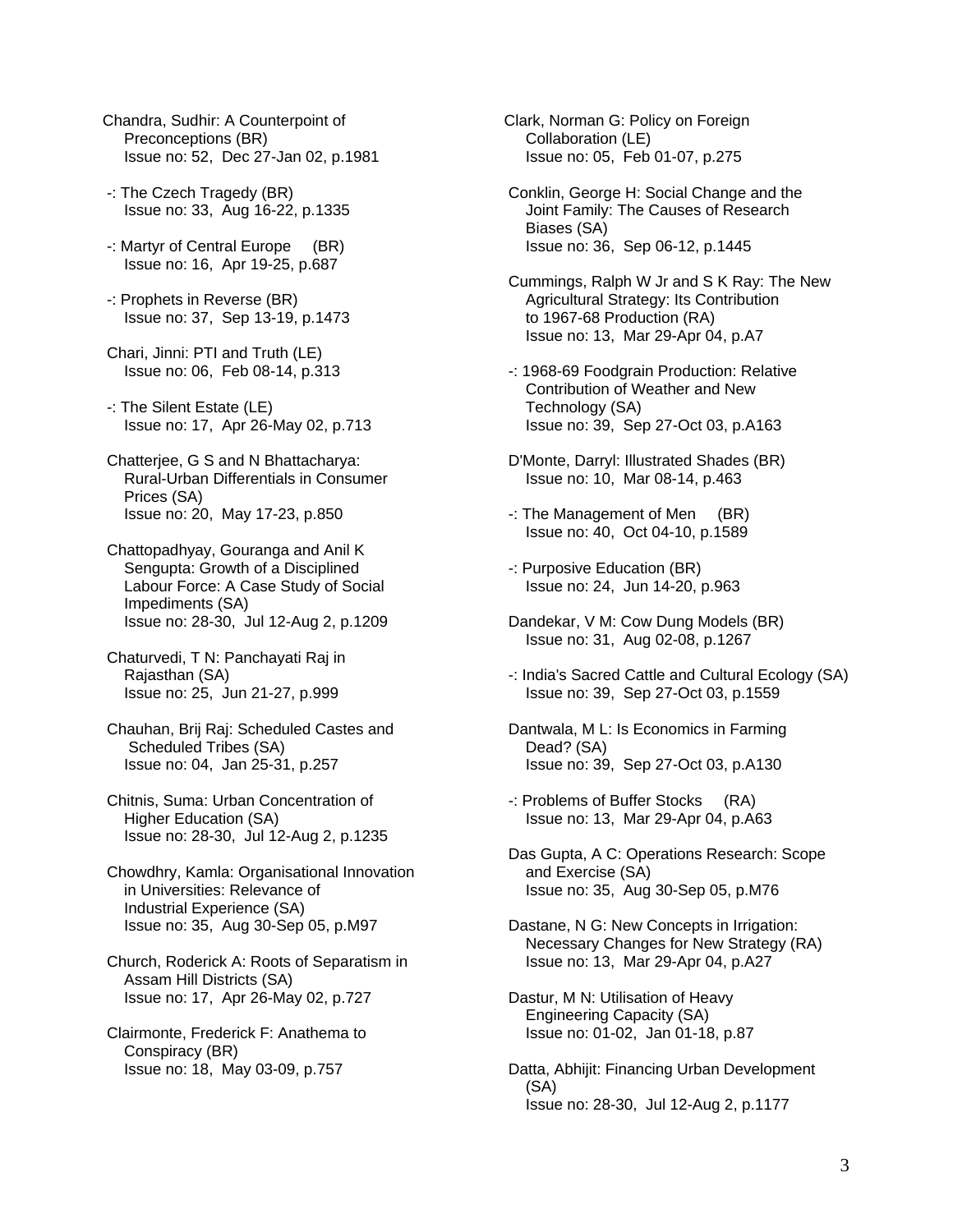Datta, Bhabatosh: Industrial Policy and Planning (BR) Issue no: 22, May 31-Jun 06, p.907

- Dayal, Ishwar: Aspects of Tourist Promotion: Management of Anxieties (SA) Issue no: 10, Mar 08-14, p.477
- De, Nitish R: Black Power Confrontation in United States (SA) Issue no: 01-02, Jan 01-18, p.115
- Deekay: Pass the Glory (LE) Issue no: 05, Feb 01-07, p.276
- Desai, Arvind P: Indian Coastal Shipping (F) Issue no: 35, Aug 30-Sep 05, p.1419
- -: Tension-Free Indian Ocean: Implications for India (SA) Issue no: 21, May 24-30, p.877
- Desai, Ashok V: Economics-Intensity of Investment Decisions (BR) Issue no: 06, Feb 08-14, p.319
- -: A Spatial Index of Cost of Living (SA) Issue no: 27, Jul 05-11, p.1079
- Desai, D K: Intensive Agricultural District Programme: Analysis of Results (RA) Issue no: 26, Jun 28-Jul 04, p.A83
- Desai, Gunvant M and John W Mellor: Changing Basis of Demand for Fertiliser (SA) Issue no: 39, Sep 27-Oct 03, p.A175
- Desai, V V: Import Substitution and Growth of Consumer Industries (SA) Issue no: 11, Mar 15-21, p.499
- Deshpande, G P: Lin Piao Takes Stock (SA) Issue no: 22, May 31-Jun 06, p.918
- -: Lin Piao's Foreign Policy (SA) Issue no: 23, Jun 07-13, p.937
- -: Old Perspective on Sino-Tibetan Relations (BR) Issue no: 49, Dec 06-12, p.1886
- -: The Sino-Soviet Border Clash (SA) Issue no: 15, Apr 12-18, p.643

 -: Unfinished Business (C) Issue no: 01-02, Jan 01-18, p.35

- Dey, B: Scientific and Technical Personnel: Inter State Flow and Distribution (SA) Issue no: 34, Aug 23-29, p.1373
- Dhanagare, D N: Urbanisation and Crime (SA) Issue no: 28-30, Jul 12-Aug 2, p.1239
- Dhar, P N and D U Sastry: Inter-State Variations in Industry, 1951-61 (SA) Issue no: 12, Mar 22-28, p.535
- Diwan, Romesh K: Indian Student Rebellion (SA) Issue no: 25, Jun 21-27, p.1011
- Dixit, Prabha: Secularism and Communalism: A Comment (SA) Issue no: 44, Nov 01-07, p.1751
- Dogra, P Lata: Economics of Fertiliser Use: Relative Response to Different Nitrogenous Fertilisers (SA) Issue no: 37, Sep 13-19, p.1485
- Dore, R P: On Learning to Live with the Second Best (SA) Issue no: 45-46, Nov 08-21, p.1781
- Dube, P N: Guiding the Evaluators (BR) Issue no: 45-46, Nov 08-21, p.1775
- Dubhashi, P R: A New Civil Service Philosophy (F) Issue no: 23, Jun 07-13, p.948
- Dutta, Ratna: The Party Representative in Fourth Lok Sabha (SA) Issue no: 01-02, Jan 01-18, p.179
- Dwivedi, D N: Taxation of Agriculture: Some Basic Issues: A Comment (RA) Issue no: 16, Apr 19-25, p.703
- Ewing, Joffery R: Town Planning in Delhi (SA) Issue no: 40, Oct 04-10, p.1591
- Faruqi, A M: Advertising Commission (LE) Issue no: 23, Jun 07-13, p.929

Freeman, Wayne H: See Hopper, W David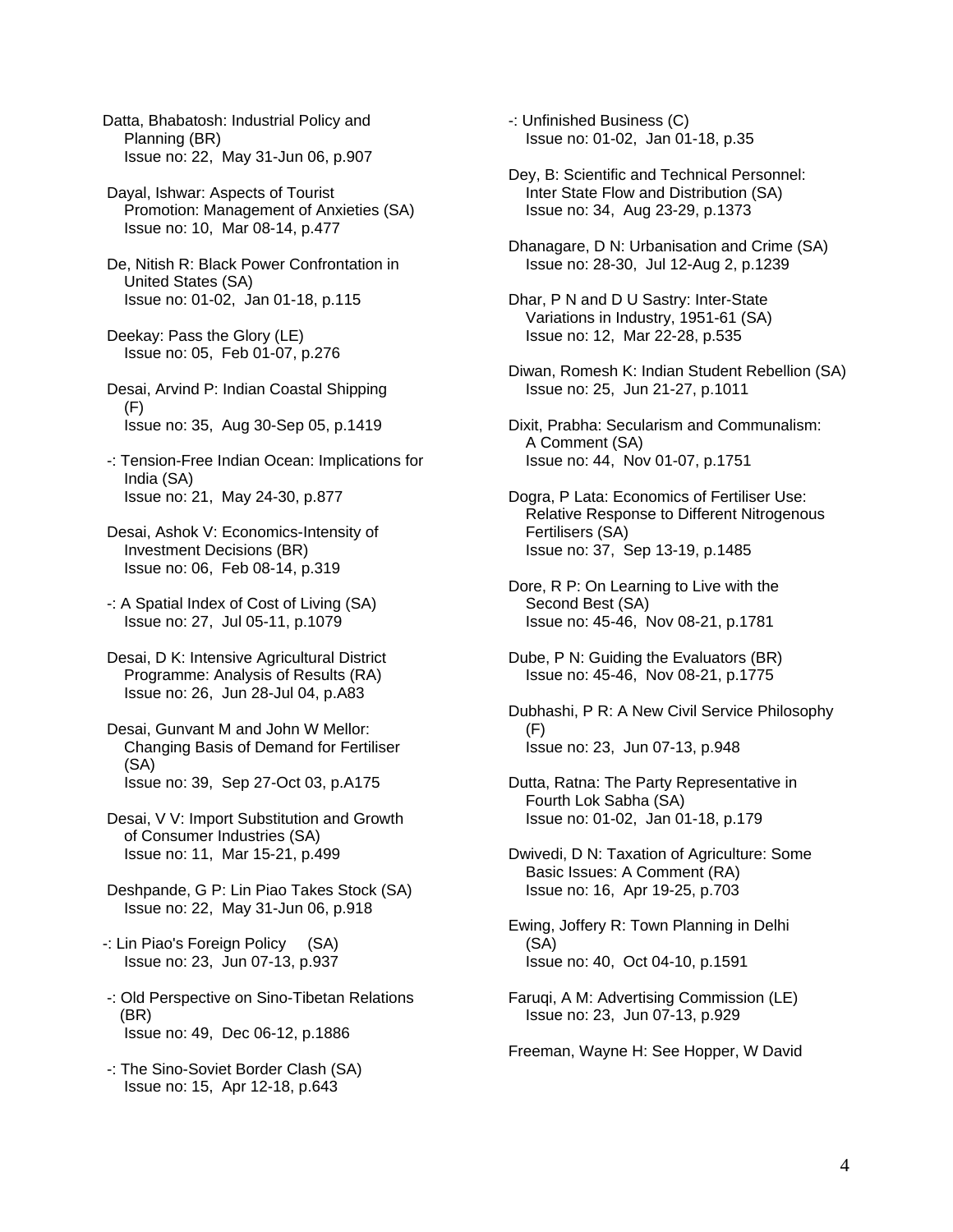- Galanter, Marc: Untouchability and the Law (SA) Issue no: 01-02, Jan 01-18, p.131
- Ganapathi, K B: Ahmedabad Riots (LE) Issue no: 50, Dec 13-19, p.1906
- George, T J S: Aura of Distrust (C) Issue no: 28-30, Jul 12-Aug 2, p.1114
- -: China's Widening Horizon (C) Issue no: 13, Mar 29-Apr 04, p.571
- -: Dear Tantrums (C) Issue no: 01-02, Jan 01-18, p.33
- -: Defenders Rush In (C) Issue no: 27, Jul 05-11, p.1067
- -: Et Tu, Philippines (C) Issue no: 24, Jun 14-20, p.961
- -: Homage to Chastity (C) Issue no: 26, Jun 28-Jul 04, p.1029
- -: Living without Ho (C) Issue no: 39, Sep 27-Oct 03, p.1550
- -: The New War in Vietnam (C) Issue no: 09, Mar 01-07, p.420
- -: Philippines' Chance to Get Moving (C) Issue no: 49, Dec 06-12, p.1880
- -: Propaganda or Panic (C) Issue no: 50, Dec 13-19, p.1909
- -: Reckoning with Racialism (C) Issue no: 22, May 31-Jun 06, p.905
- -: The Sea is Red (C) Issue no: 12, Mar 22-28, p.531
- -: Thailand Beckons (C) Issue no: 16, Apr 19-25, p.686
- Ghosh, A B: Coal Industry in Pre-Plan Period: Trend of Profits and Investment (SA) Issue no: 43, Oct 25-30, p.1711
- Ghosh, Shalil: The Printed Word (LE) Issue no: 06, Feb 08-14, p.313

Gnanadason, Jonathan N: The Nagercoil By-Election, January 1969: A Study of the Congress Campaign (SA) Issue no: 33, Aug 16-22, p.1337

- Gore, M S: Language in Metropolitan Life (SA) Issue no: 28-30, Jul 12-Aug 2, p.1225
- Goswami, P C: Land Reform in Assam (BR) Issue no: 42, Oct 18-24, p.1662
- Gould, Harold A: Toward a 'Jati Model' for Indian Politics (SA) Issue no: 05, Feb 01-07, p.291
- Gould, Ketayun H: Family Planning: A Politically Suicidal Issue (SA) Issue no: 38, Sep 20-26, p.1513
- -: Sex and Contraception in Sherupur: Family Planning in a North Indian Village (SA) Issue no: 49, Dec 06-12, p.1887
- Griffiths, Trevor and Angus Hone: Marketing Hand Tools in North America (F) Issue no: 49, Dec 06-12, p.1877
- Gupta, A P and Ajit Kumar Singh: Storage Losses of Foodgrains: Comments (SA) Issue no: 17, Apr 26-May 02, p.733
- Gupta, Anirudha: Requiem for the Commonwealth (BR) Issue no: 38, Sep 20-26, p.1511
- -: The Rhodesian Crisis: An Analysis (SA) Issue no: 06, Feb 08-14, p.321

Gupta, K D: See Rider, R G

- Gupta, Partha Sarathi: Income, Prices and Wages (BR) Issue no: 33, Aug 16-22, p.1333
- Gursahani, S H: Manager in Perspective (LE) Issue no: 07, Feb 15-21, p.348
- Hansavivek: American Refrigerator Issue no: 43, Oct 25-30, p.1729
- -: Delhi Cloth Issue no: 48, Nov 29-Dec 05, p.1866
- -: Fertiliser Corporation Issue no: 44, Nov 01-07, p.1760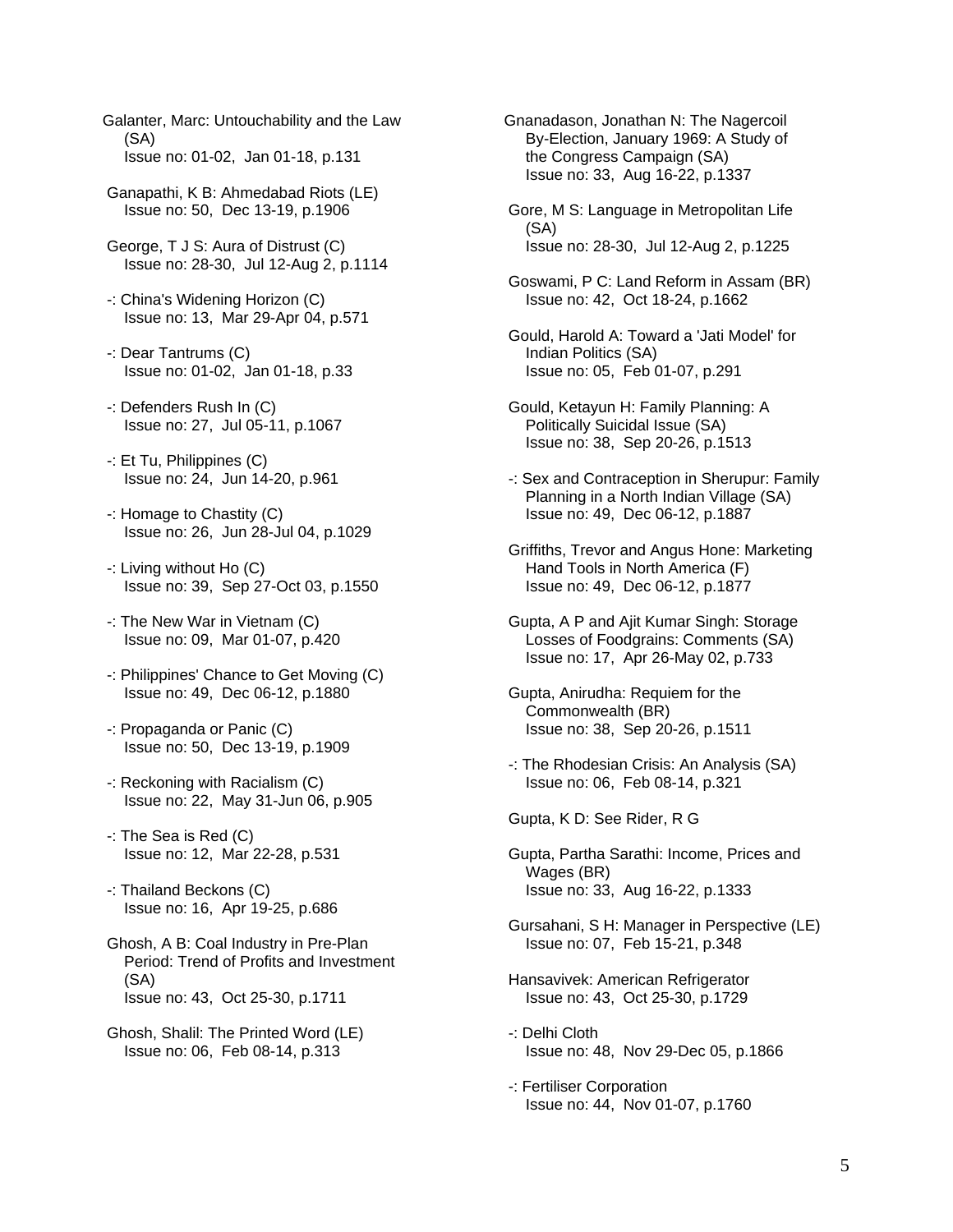Hansavivek: Glaxo Laboratories Issue no: 52, Dec 27-Jan 02, p.2000

- -: Jaipur Udyog Issue no: 43, Oct 25-30, p.1729
- -: Nepa Mills Issue no: 51, Dec 20-26, p.1965
- -: Tata Chemicals Issue no: 47, Nov 22-28, p.1827
- Hathikhanawala, B A: Price and Production Policy (RA) Issue no: 22, May 31-Jun 06, p.M55
- Hazari, Bharat R: Non-Essential Consumption: Implications for Resource Use (SA) Issue no: 13, Mar 29-Apr 04, p.573
- Herdt, Robert W: Profitability of High-Yielding Wheat and Rice (RA) Issue no: 52, Dec 27-Jan 02, p.A197
- Hingorani, N L: Asset Selection: Effect of Uncertainty on Income Flows (SA) Issue no: 35, Aug 30-Sep 05, p.M83
- Hone, Angus: Economics of Technical Education-Reply (LE) Issue no: 05, Feb 01-07, p.276
- Hone, Angus: See Griffiths, Trevor
- Hopper, W David and Wayne H Freeman: From Unsteady Infancy to Vigorous Adolescence Rice Development (RA) Issue no: 13, Mar 29-Apr 04, p.A17
- Hoselitz, S: Another Gap Looms Large (F) Issue no: 40, Oct 04-10, p.1587
- Husain, I Z: Liberalisation of Abortion Law: A Survey of Opinions (SA) Issue no: 45-46, Nov 08-21, p.1777
- Jain, M M: Income Elasticity of Indian Tax Structure 1955-56 to 1965 (SA) Issue no: 18, May 03-09, p.769
- Jain, S P: Social Mobility in a Town: An Intergenerational Analysis (SA) Issue no: 43, Oct 25-30, p.1703
- Jaiswal, N K and U K Vyas: Impact of Kosi Embankment: A Study of Two Villages in North Bihar (SA) Issue no: 47, Nov 22-28, p.1821
- Jaitly, V K: Technological Gap in Packaging Industry (LE) Issue no: 06, Feb 08-14, p.312
- Jetley, S: Education and Occupational Mobility: A UP Village (SA) Issue no: 17, Apr 26-May 02, p.725
- Jhunjhuwala, J: Advertisements and Industrial Relations (LE) Issue no: 37, Sep 13-19, p.1467
- Jodha, N S: Drought and Scarcity in the Rajasthan Desert: Some Basic Issues (SA) Issue no: 16, Apr 19-25, p.699
- Joseph, Mathai: Computers as Sinews of Management (RA) Issue no: 08, Feb 22-28, p.M23

Joshi, P C: See Narain, Dharm

- Kale, D C: Pre-planned Investment Loans (P) Issue no: 38, Sep 20-26, p.1529
- -: Red Light for Iron Ore (F) Issue no: 24, Jun 14-20, p.979
- -: Return of the Sceptic (LE) Issue no: 24, Jun 14-20, p.956
- Kamat, A R: Quality of Observational Data (SA) Issue no: 03, Jan 18-24, p.223
- Kanwar, J S: From Protective to Productive Irrigation (RA) Issue no: 13, Mar 29-Apr 04, p.A21
- Khan, M A Saleem: Changing Power Pattern in Persian Gulf (SA) Issue no: 11, Mar 15-21, p.509
- Khanna, Vinod: Aide-memoir (BR) Issue no: 38, Sep 20-26, p.1512
- Kothari, Rajni: Political Consensus in India: Decline and Reconstruction (SA) Issue no: 41, Oct 11-17, p.1635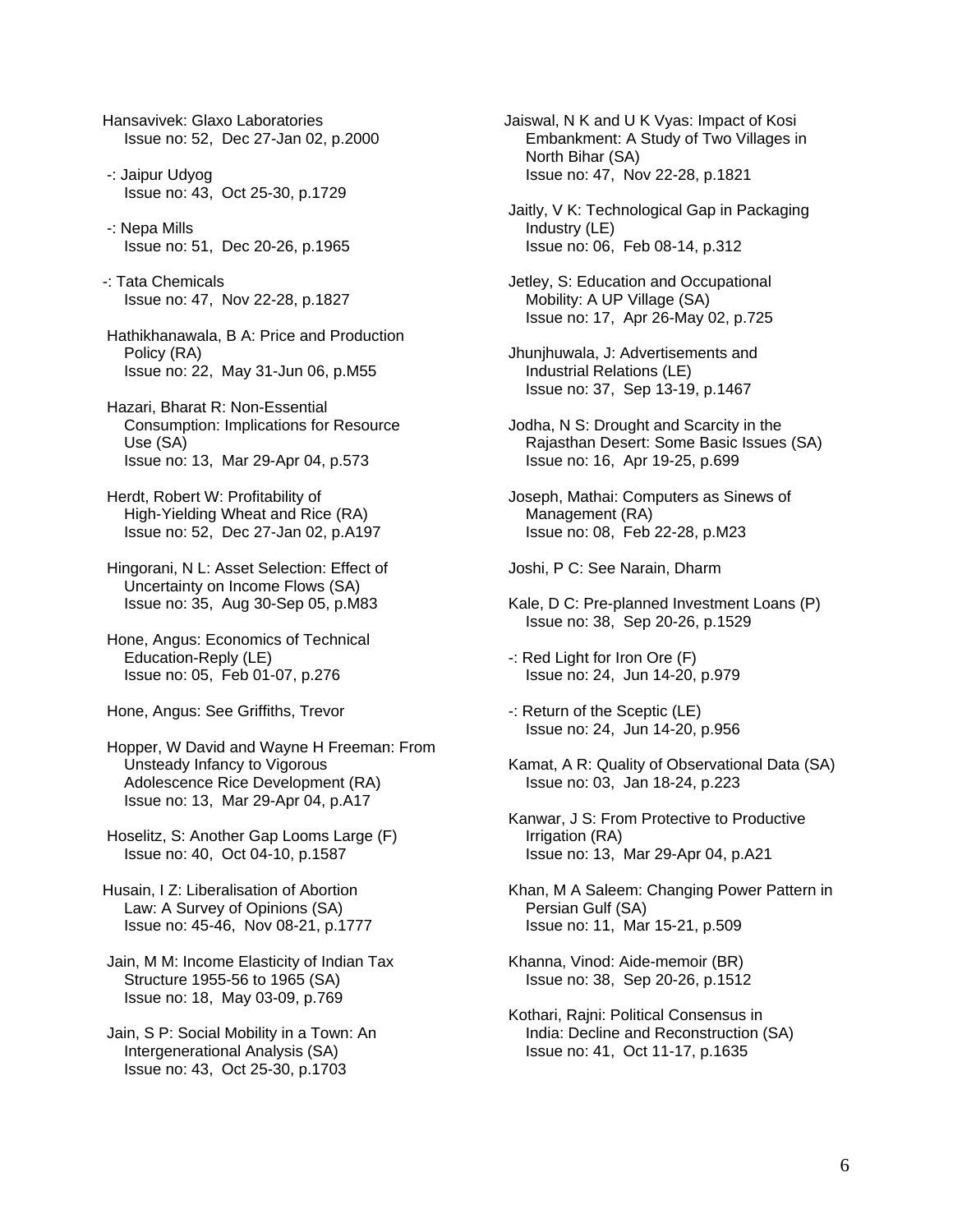Krishna, P V: Hybrid Maize in Karimnagar (F) Issue no: 18, May 03-09, p.755

Krishnayya, J G: See Satish, J K

 Kshirasagar, Sridhar: Blister of South Africa (C) Issue no: 36, Sep 06-12, p.1438

 Kumar, Girija: Social Science Research Council: The Indian Version (F) Issue no: 25, Jun 21-27, p.1013

- Kurian, A P: Impact of the Fertiliser Levy (SA) Issue no: 23, Jun 07-13, p.943
- Ladejinsky, Wolf: Green Revolution in Bihar The Kosi Area: A Field Trop (SA) Issue no: 39, Sep 27-Oct 03, p.A147
- -: The Green Revolution in Punjab: A Field Trip (RA) Issue no: 26, Jun 28-Jul 04, p.A73
- Lahiri, Sanat: Role of Advertising in Industrial Marketing (SA) Issue no: 35, Aug 30-Sep 05, p.M89
- Lakshminarayana, H D: Family Patterns in Mysore Villages (SA) Issue no: 20, May 17-23, p.845
- Lal, Deepak: Agricultural Development in Maharashtra: Some Aspects (RA) Issue no: 52, Dec 27-Jan 02, p.A207
- Lall, Kani: Under-Capitalised Companies (LE) Issue no: 37, Sep 13-19, p.1467
- Lavania, G S and H K Pandey: Economics of Sugarcane Farming (F) Issue no: 06, Feb 08-14, p.332
- Lele, Uma: Agricultural Price Policy (SA) Issue no: 35, Aug 30-Sep 05, p.1413
- Madalgi, S S: Foodgrains Self-sufficiency in Fourth Plan (RA) Issue no: 26, Jun 28-Jul 04, p.A71
- -: Small Farmers: Problems of Identification (RA) Issue no: 13, Mar 29-Apr 04, p.A37

 Madan, T N: Caste and Development (BR) Issue no: 05, Feb 01-07, p.285

- -: Who Chooses Modern Medicine and Why (SA) Issue no: 37, Sep 13-19, p.1475
- Madhab, Jayanta: Controlling Urban Land Values (SA) Issue no: 28-30, Jul 12-Aug 2, p.1197
- Magnus: Awards and Performance (Ed) Issue no: 15, Apr 12-18, p.630
- -: A Corrective Drill (Ed) Issue no: 14, Apr 05-11, p.599
- -: Jam Tomorrow or Zinc Today? (C) Issue no: 38, Sep 20-26, p.1502
- -: Self-Sufficiency in Phosphates (C) Issue no: 31, Aug 02-08, p.1258
- -: Self-Sufficiency in Phosphates (LE) Issue no: 51, Dec 20-26, p.1938
- -: Tarnished Gold (C) Issue no: 03, Jan 18-24, p.198
- Mahalanobis, P C: The Asian Drama: An Indian View (SA) Issue no: 28-30, Jul 12-Aug 2, p.1119
- Maheshwari, B L: Management by Objectives (BR) Issue no: 08, Feb 22-28, p.M2
- -: The Mid-Term Election: Some Implications (SA) Issue no: 09, Mar 01-07, p.441
- -: The Missing Identity (SA) Issue no: 35, Aug 30-Sep 05, p.M74
- -: Sino-American Dialogue (BR) Issue no: 15, Apr 12-18, p.641
- Maji, C C: Productivity and Allocation of Resources between Rice and Jute in West Bengal (RA) Issue no: 52, Dec 27-Jan 02, p.A201

Majid, A: See Rudra, Ashok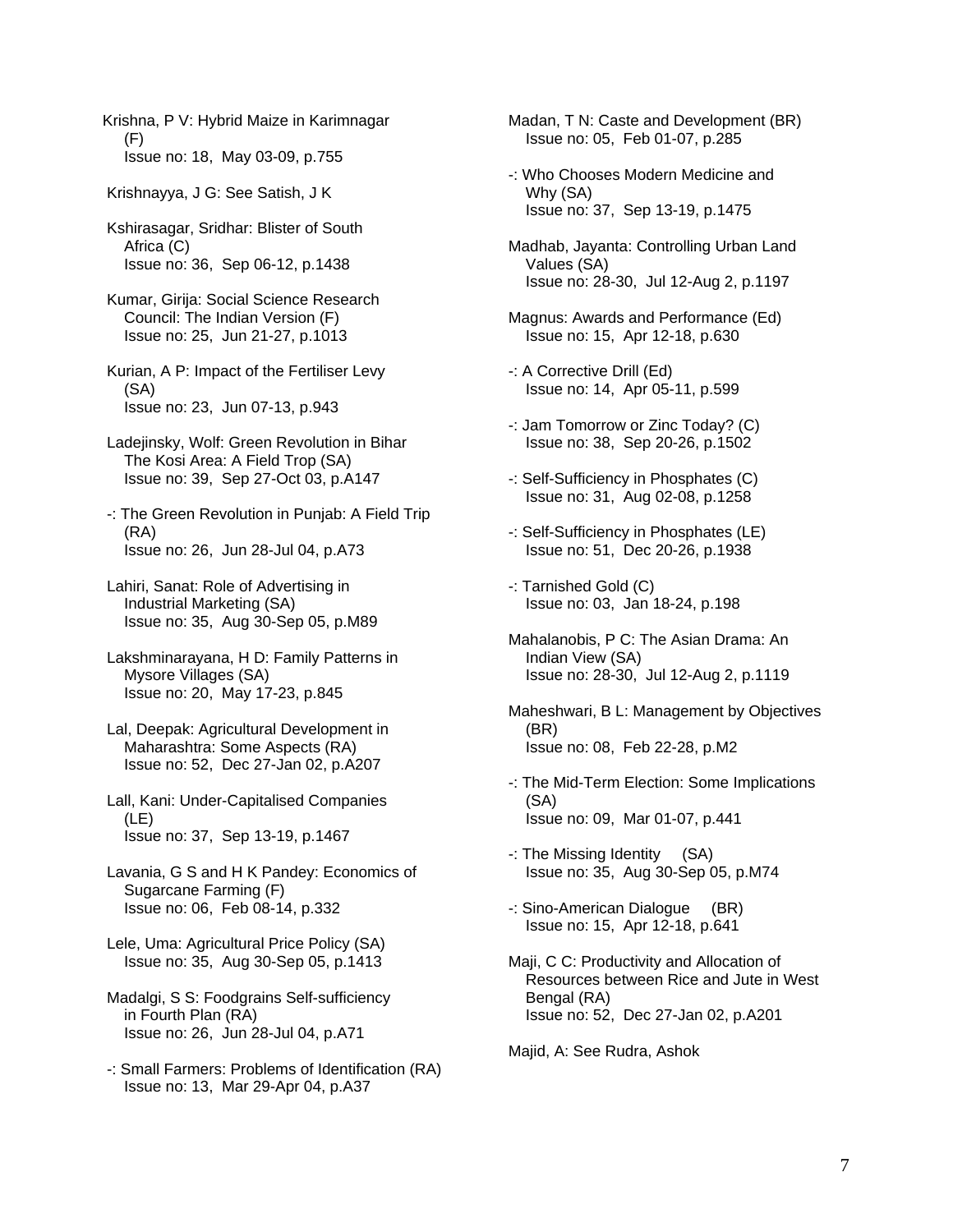- Malik, Sudarshan and K D Sharma: Agricultural Research in States (SA) Issue no: 37, Sep 13-19, p.1487
- Manavendra: Central Budget: Adjusted Dilemma (P) Issue no: 08, Feb 22-28, p.387
- -: Easy Money Euphoria (P) Issue no: 15, Apr 12-18, p.639
- -: Stray Thoughts on Credit Planning (F) Issue no: 32, Aug 09-15, p.1295
- Manu: Gods and Government (LE) Issue no: 19, May 10-16, p.799
- Medhora, Phiroze B: Bible on Project Appraisal (BR) Issue no: 14, Apr 05-11, p.609
- -: Economic Development Revisited: The SID Conference (F) Issue no: 49, Dec 06-12, p.1875
- -: Vantage View of Growth (SA) Issue no: 03, Jan 18-24, p.229
- Mehra, D S: Economic Holding: Concept and Measurement (SA) Issue no: 38, Sep 20-26, p.1523
- Mehta, B C: Inter-Sectoral Balance in Fourth Plan: A Demonstration Exercise (SA) Issue no: 06, Feb 08-14, p.327
- Meier, Richard L: Technologies for Asian Urbanisation (SA) Issue no: 28-30, Jul 12-Aug 2, p.1159
- Mellor, John W: See Desai, Gunvant M
- Minhas, B S: Sore Tail, Sick Elephant (BR) Issue no: 13, Mar 29-Apr 04, p.A2
- Mishra, G P: Development Policy and Planning (SA) Issue no: 21, May 24-30, p.879
- Misra, S C: Undifferentiated Islam (BR) Issue no: 12, Mar 22-28, p.533

Misra, V N: See Vyas, V S

Mittal, S P: Discriminating Courtiers (BR) Issue no: 25, Jun 21-27, p.998

- Mohan Das, S R: Advertisements and Industrial Relations (LE) Issue no: 50, Dec 13-19, p.1906
- -: Can Advertisements Substitute Industrial Relations? (F) Issue no: 34, Aug 23-29, p.1389

Mohan Lal: See Narain, Iqbal

- Mohan, M: Demand Forecast for Dry Batteries (RA) Issue no: 22, May 31-Jun 06, p.M65
- Mujumdar, N A: Unequal Partners in Development (SA) Issue no: 47, Nov 22-28, p.1823

 Mukherji, V: Uncertain Demand and Excess Capacity (SA) Issue no: 15, Apr 12-18, p.647

- Murti, B V Krishna: Investment Pattern for Fourth Plan (SA) Issue no: 09, Mar 01-07, p.431
- Mydeo, S S: Synthetics and Chemicals (LE) Issue no: 22, May 31-Jun 06, p.902
- Naik, T B: No Continuing Equilibrium (BR) Issue no: 21, May 24-30, p.873
- Naqvi, S: The New Rich (LE) Issue no: 12, Mar 22-28, p.526
- Naqvi, S; S B Pillai and R P Saha: Why Discontinue the NSS Crop Survey?: Reply (SA) Issue no: 10, Mar 08-14, p.479
- Narain, Dharm and P C Joshi: Magnitude of Agricultural Tenancy (SA) Issue no: 39, Sep 27-Oct 03, p.A139
- Narain, Iqbal and Mohan Lal: Rajasthan Politics after 1967: Trends and Projections (SA) Issue no: 51, Dec 20-26, p.1947
- Nayak, Pradip: Fumbling with Nationalised Industries (LE) Issue no: 03, Jan 18-24, p.199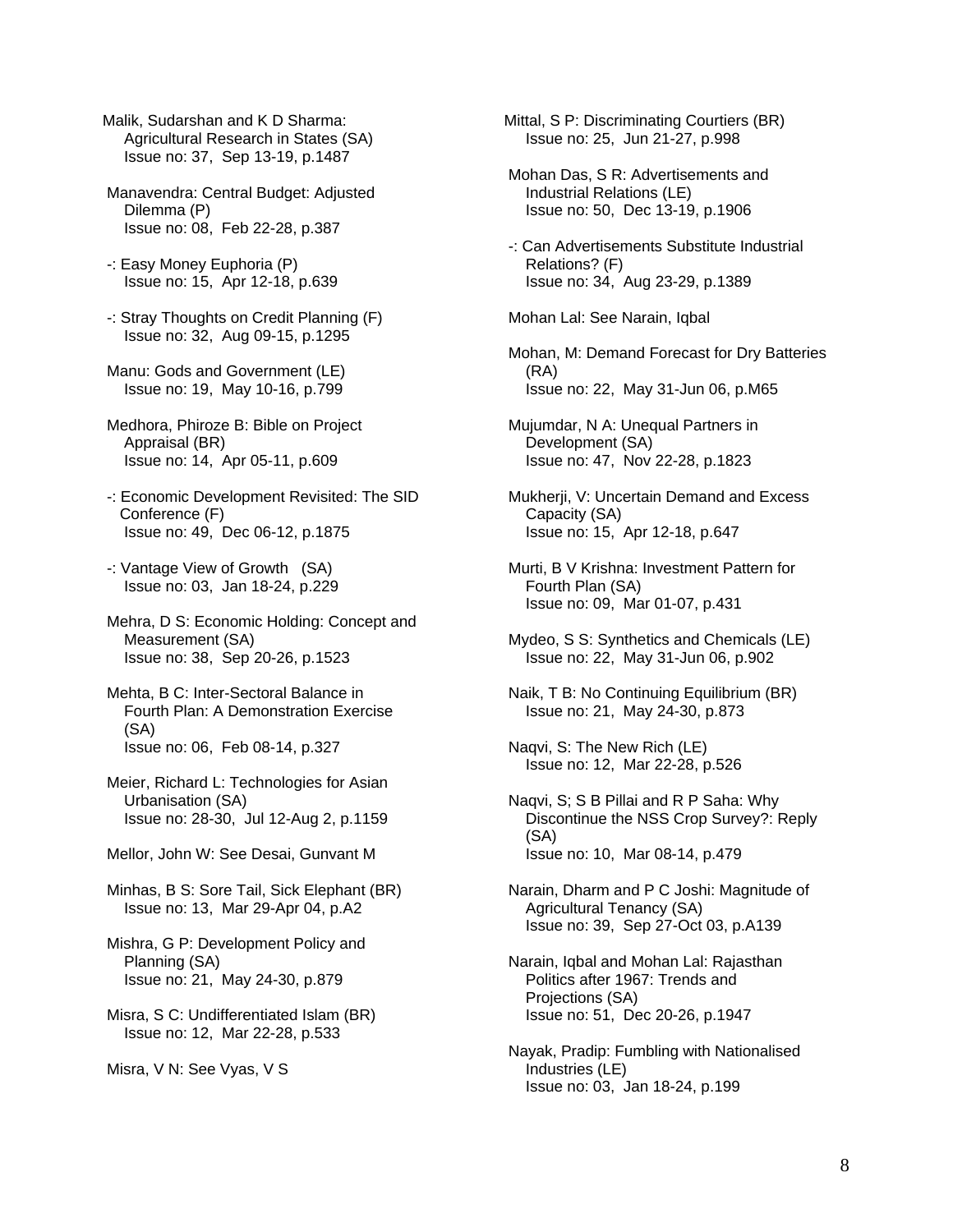Nayak, Pradip: Twenty-Year-Old NATO (F) Issue no: 26, Jun 28-Jul 04, p.1049

- Newell, William H: Wartime Japan (BR) Issue no: 51, Dec 20-26, p.1944
- Nijhawan, N K: Inter-Generational Occupational Mobility (SA) Issue no: 39, Sep 27-Oct 03, p.1553
- Nireekshak: Ad-Lobbing (F) Issue no: 07, Feb 15-21, p.350
- -: Aged Hearts (F) Issue no: 04, Jan 25-31, p.267
- -: Carrying the Can (F) Issue no: 08, Feb 22-28, p.390
- -: Centennial Stresses (F) Issue no: 01-02, Jan 01-18, p.17
- -: Cinderella's Sparkle (F) Issue no: 52, Dec 27-Jan 02, p.1979
- -: ExA in Action (F) Issue no: 05, Feb 01-07, p.283
- -: Exit Gothic (F) Issue no: 03, Jan 18-24, p.201
- -: Faint Echoes (F) Issue no: 26, Jun 28-Jul 04, p.1025
- -: For High Stakes (F) Issue no: 33, Aug 16-22, p.1327
- -: Freedom for Whom? (F) Issue no: 51, Dec 20-26, p.1942
- -: Here the Buck Passes (F) Issue no: 15, Apr 12-18, p.634
- -: Holy Cows (F) Issue no: 48, Nov 29-Dec 05, p.1841
- -: In Search of Plots (F) Issue no: 28-30, Jul 12-Aug 2, p.1100
- -: Lack of Hindsight (F) Issue no: 06, Feb 08-14, p.317
- -: Many Faces of Objectivity (F) Issue no: 47, Nov 22-28, p.1801
- -: Nodding Editors (F) Issue no: 25, Jun 21-27, p.990
- -: Once Too Often (F) Issue no: 09, Mar 01-07, p.419
- -: Politics Is All (F) Issue no: 49, Dec 06-12, p.1882
- -: Prophets Armed (F) Issue no: 50, Dec 13-19, p.1907
- -: The Proprietorial Pen (F) Issue no: 11, Mar 15-21, p.491
- -: Short on Facts (F) Issue no: 42, Oct 18-24, p.1657
- -: Skeletons and Cabinets (F) Issue no: 12, Mar 22-28, p.527
- -: Time for Propaganda (F) Issue no: 10, Mar 08-14, p.454
- -: Too Clever by Half (F) Issue no: 38, Sep 20-26, p.1504
- -: Tribal Loyalties (F) Issue no: 17, Apr 26-May 02, p.714
- Nishtar: Better Crop, Yet Market Aflame (F) Issue no: 51, Dec 20-26, p.1963
- -: Blowing Hot and Cold (F) Issue no: 22, May 31-Jun 06, p.921
- -: Bulls Retreat (F) Issue no: 11, Mar 15-21, p.519
- -: Calm amidst Political Storm (F) Issue no: 47, Nov 22-28, p.1828
- -: Corrective Phase (F) Issue no: 12, Mar 22-28, p.561
- -: Cotton Policy (F) Issue no: 36, Sep 06-12, p.1454
- -: Deceptive Gaiety (F) Issue no: 20, May 17-23, p.856
- -: FMC Must Act Firmly (F) Issue no: 04, Jan 25-31, p.268
- -: Further Retreat (F) Issue no: 33, Aug 16-22, p.1357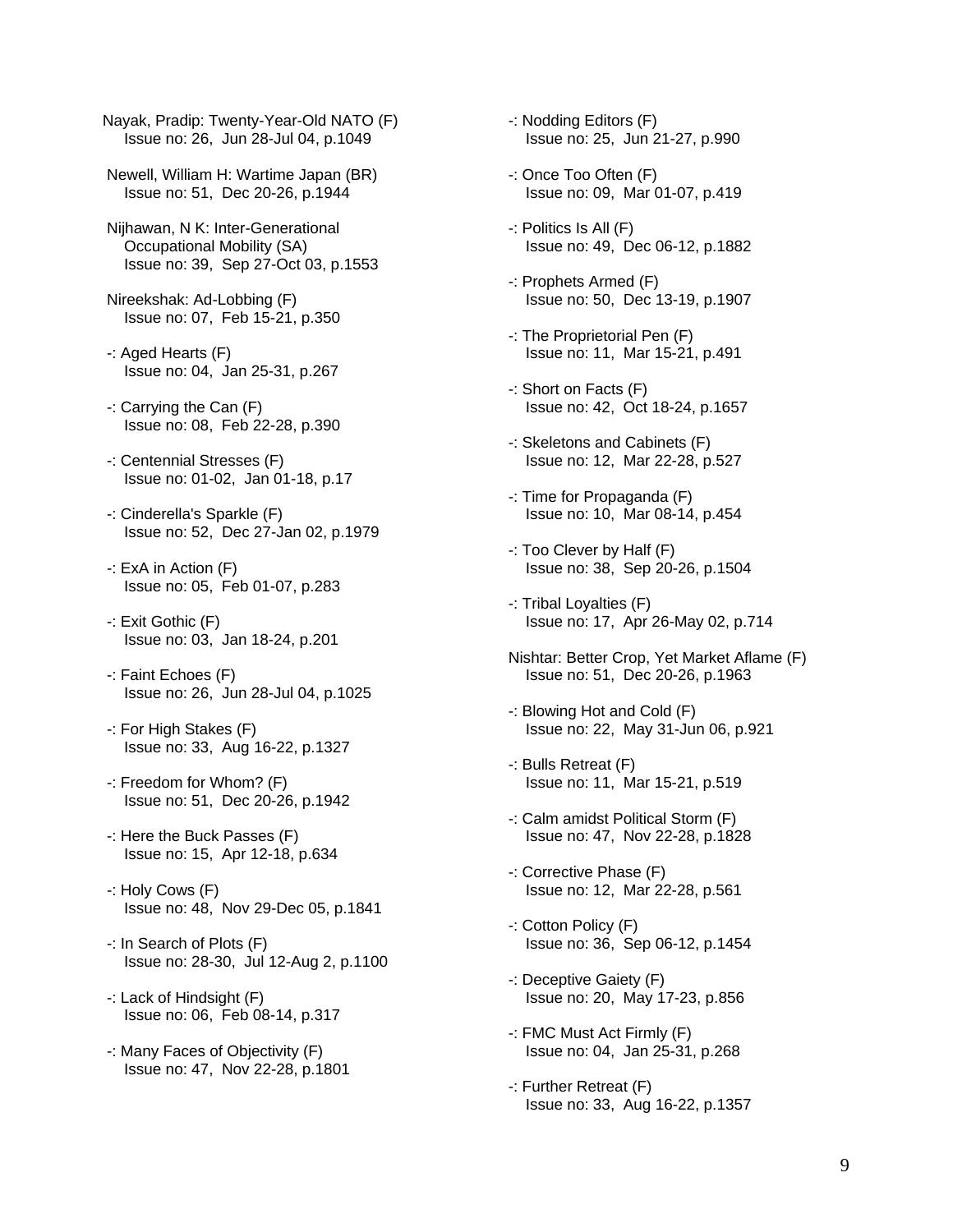- Nishtar: Further Rise (F) Issue no: 15, Apr 12-18, p.658
- -: Future of GEEDA (F) Issue no: 50, Dec 13-19, p.1927
- -: GEEDA Needs Probe (F) Issue no: 16, Apr 19-25, p.706
- -: Ill-Advised and Unwarranted (F) Issue no: 27, Jul 05-11, p.1088
- -: Impressive Rally (F) Issue no: 34, Aug 23-29, p.1392
- -: Is Confidence Shaken? (F) Issue no: 41, Oct 11-17, p.1647
- -: Joy Ride (SA) Issue no: 03, Jan 18-24, p.233
- -: Luxury-No Social Purpose (F) Issue no: 44, Nov 01-07, p.1759
- -: Marking Time (F) Issue no: 13, Mar 29-Apr 04, p.577
- -: Marking Time (F) Issue no: 38, Sep 20-26, p.1531
- -: Mild Shake-Out (F) Issue no: 26, Jun 28-Jul 04, p.1051
- -: Mood of Frustration (F) Issue no: 31, Aug 02-08, p.1282
- -: Naked Manipulation (F) Issue no: 24, Jun 14-20, p.980
- -: Need for Caution (C) Issue no: 07, Feb 15-21, p.347
- -: Need for Discipline (F) Issue no: 25, Jun 21-27, p.1017
- -: New Peaks, Budget Permitting (F) Issue no: 01-02, Jan 01-18, p.11
- -: Pensive Mood (F) Issue no: 37, Sep 13-19, p.1496
- -: Picture of Gloom (F) Issue no: 49, Dec 06-12, p.1899
- -: Plea for Forward Trading (F) Issue no: 39, Sep 27-Oct 03, p.1569
- -: Push through Political Storm (F) Issue no: 35, Aug 30-Sep 05, p.1421
- -: Seeds Futures at New Low (F) Issue no: 05, Feb 01-07, p.303
- -: Signs of Weariness (F) Issue no: 21, May 24-30, p.891
- -: Speculators Defy Weather (F) Issue no: 28-30, Jul 12-Aug 2, p.1103
- -: Stock Market A flame (F) Issue no: 09, Mar 01-07, p.445
- -: Stock Market at New High (F) Issue no: 10, Mar 08-14, p.482
- -: Stock Market Beats Retreat (F) Issue no: 08, Feb 22-28, p.412
- -: Stock Market Sees Ghosts (F) Issue no: 48, Nov 29-Dec 05, p.1865
- -: Struggling Forward (F) Issue no: 23, Jun 07-13, p.950
- -: Surge Forward (F) Issue no: 06, Feb 08-14, p.336
- -: Sympathetic Hearing (F) Issue no: 43, Oct 25-30, p.1730
- -: Unrelieved Gloom (F) Issue no: 32, Aug 09-15, p.1320
- -: What a Plunge! (F) Issue no: 42, Oct 18-24, p.1688
- -: Wiser Counsel Prevails (F) Issue no: 45-46, Nov 08-21, p.1793
- Nita: Socialising the Police (BR) Issue no: 47, Nov 22-28, p.1807
- Noorani, A G: The Art of Negotiation (BR) Issue no: 03, Jan 18-24, p.209
- Noronha, R: Like the Curate's Egg (BR) Issue no: 09, Mar 01-07, p.427
- Ojha, P D: Mobilisation of Saving (SA) Issue no: 01-02, Jan 01-18, p.43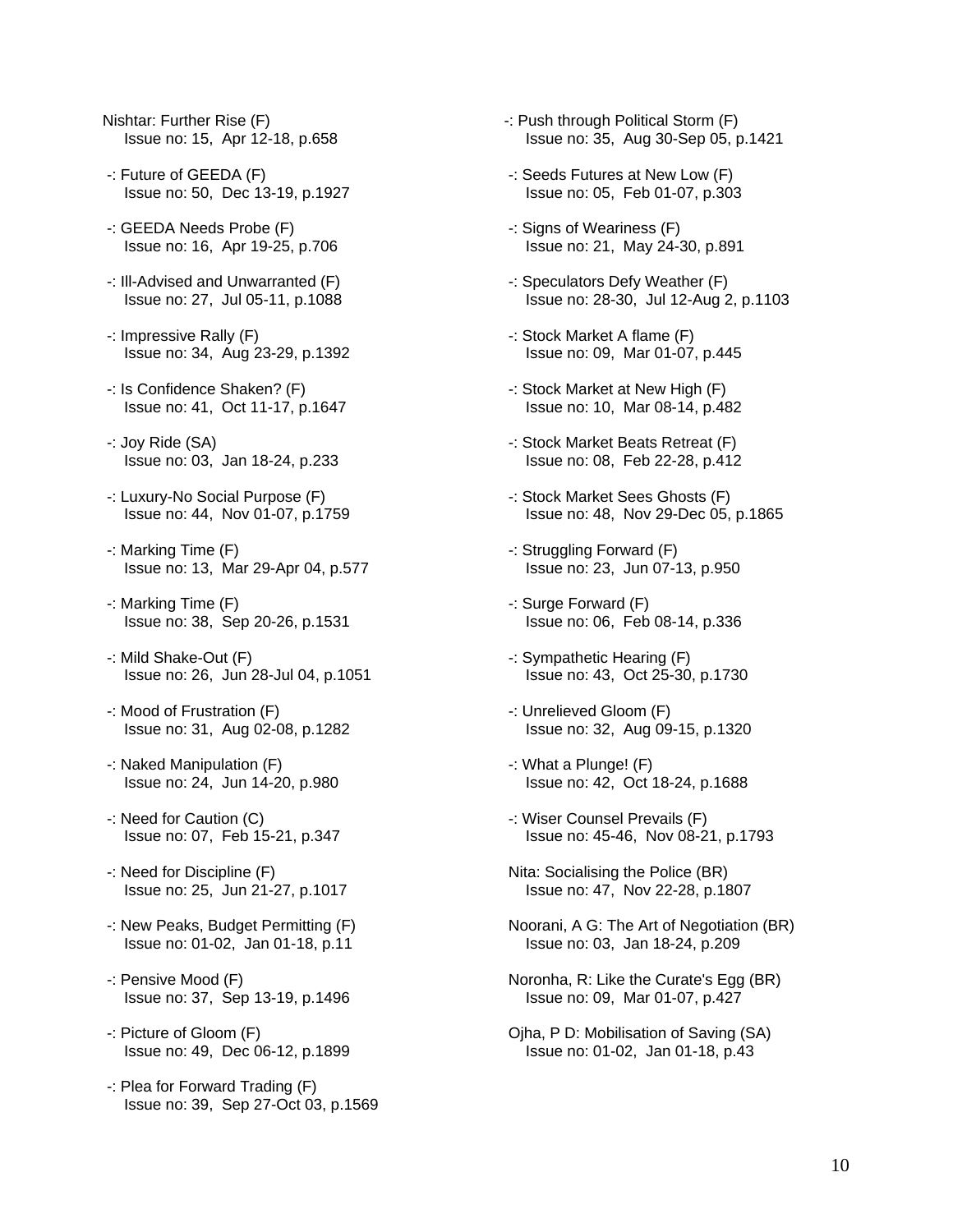- Ojha, P D: Taxation of Agriculture: Some Important Issues (RA) Issue no: 13, Mar 29-Apr 04, p.A59
- Oommen, T K: Data Collection Techniques: The case of Sociology and Social Anthropology (SA) Issue no: 19, May 10-16, p.809
- -: Strategy for Social Change (SA) Issue no: 04, Jan 25-31, p.266
- Ottuketakal: Ban Apropos What? (P) Issue no: 27, Jul 05-11, p.1063
- Oza, A N: Monopolies and Restrictive Practices Bill (SA) Issue no: 01-02, Jan 01-18, p.91
- Panchamukhi, V R: Import Dependence and Production Efficiency (SA) Issue no: 01-02, Jan 01-18, p.77
- Pandey, H K: See Lavania, G S:
- Papola, T S: Fumblings in Wage Policy: Labour Commission's Further Contribution (SA) Issue no: 51, Dec 20-26, p.1955
- Parthasarathi, Ashok: Sociology of Science in Developing Countries- The Experience: A Sequel (SA) Issue no: 34, Aug 23-29, p.1387
- -: Sociology of Science in Developing Countries: The Indian Experience (SA) Issue no: 31, Aug 02-08, p.1277
- Parthasarathy, G: Economics of IR 8 Paddy: Factors Influencing Its Adoption in a Tank Irrigated District (SA) Issue no: 38, Sep 20-26, p.1519
- Patel, Shirish B: Transport Planning for Indian Cities (SA) Issue no: 28-30, Jul 12-Aug 2, p.1203
- Patvardhan, V S: Distribution of Consumer Goods by Co-operatives in Rural Areas (SA) Issue no: 07, Feb 15-21, p.361
- Paul, Samuel: New Package for Export Strategy (BR) Issue no: 48, Nov 29-Dec 05, p.1843
- -: Pricing of Gujarat Natural Gas: Reply (SA) Issue no: 07, Feb 15-21, p.371
- -: Short-Term Economic Forecasting: Some Leading Indicators (RA) Issue no: 08, Feb 22-28, p.M7
- Pavaskar, M G: Why Does Organised Industry Assail Futures Market? (SA) Issue no: 52, Dec 27-Jan 02, p.1995
- Phadnis, Urmila: Federal Party in Ceylon Politics: Towards Power or Wilderness? (SA) Issue no: 20, May 17-23, p.839
- -: Neo-Buddhists in India and Ceylon (SA) Issue no: 49, Dec 06-12, p.1897
- Pillai, S B: See Naqvi, S
- Pillai, S Devadas: Little Secularism on Shop-Floor (BR) Issue no: 07, Feb 15-21, p.356
- Prasad, Pradhan H: Resource Prospects from Rural Sector: Further Comment (SA) Issue no: 39, Sep 27-Oct 03, p.1557
- -: Resource Prospects from the Rural Sector: A Comment (SA) Issue no: 31, Aug 02-08, p.1281
- Premchand, A: Performance Budgeting for Defence (SA) Issue no: 48, Nov 29-Dec 05, p.1851
- -: Performance Budgeting in Public Sector (RA) Issue no: 08, Feb 22-28, p.M13
- Radhakrishnan, P N: All About Agricultural Development (BR) Issue no: 08, Feb 22-28, p.393
- -: Management of HYVP (BR) Issue no: 04, Jan 25-31, p.249
- Raghavachari, M V: Technological Progress in the Sugar Industry (SA) Issue no: 25, Jun 21-27, p.1003
- Raghavulu, C V: Fertiliser Distribution through Co-operatives: Some Issues (SA) Issue no: 40, Oct 04-10, p.1590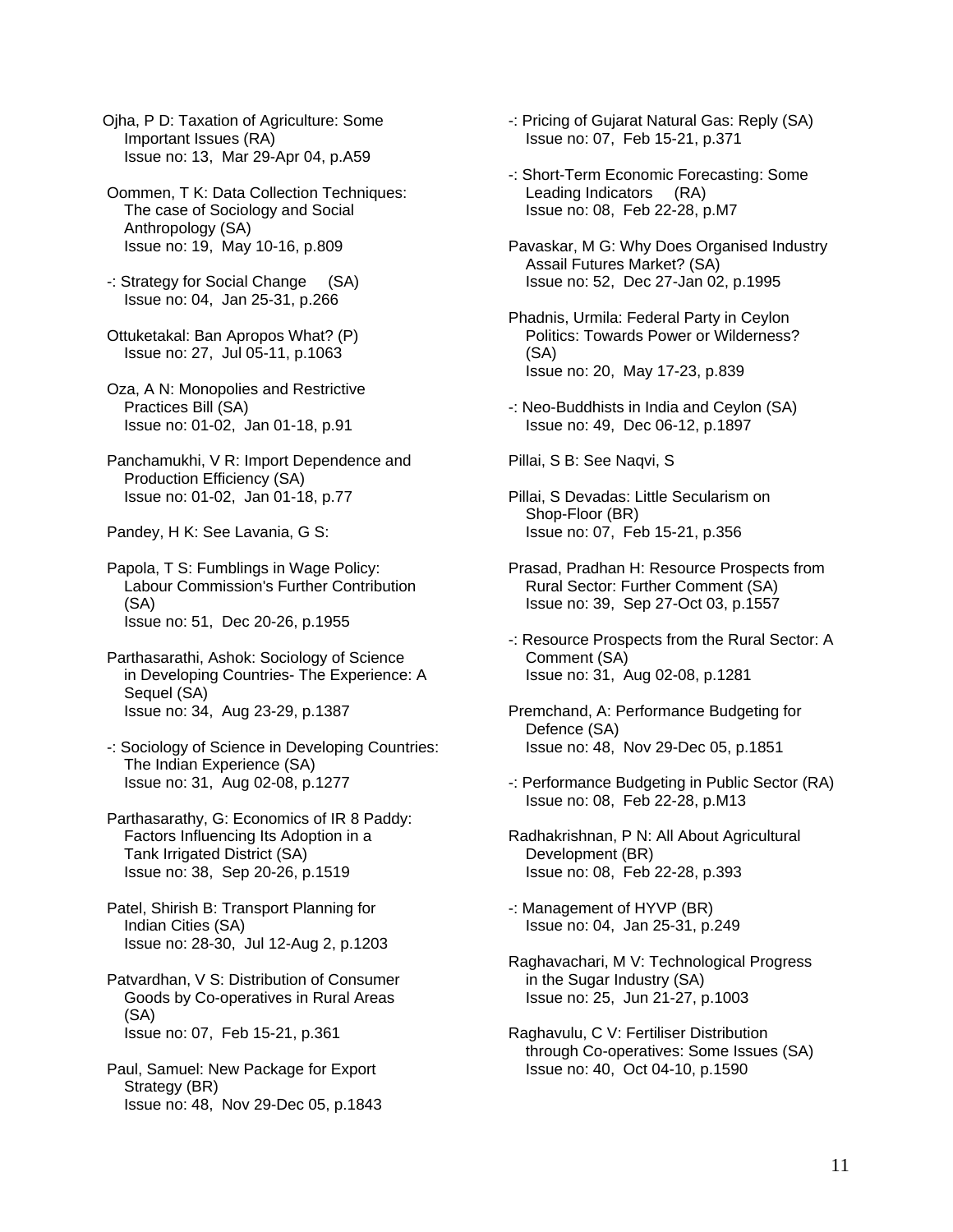- Rajendra Kumar: IMF and International Liquidity (MMR) Issue no: 50, Dec 13-19, p.1912
- Rajiv: The Resources Picture (F) Issue no: 10, Mar 08-14, p.457
- Ramaswamy, K: Shrinking Credibility (LE) Issue no: 04, Jan 25-31, p.239
- Ramesh Babu, B: The Beginning of Integration (BR) Issue no: 07, Feb 15-21, p.355
- -: Impressionistic Survey (BR) Issue no: 26, Jun 28-Jul 04, p.1030
- -: Masked Ball (BR) Issue no: 32, Aug 09-15, p.1304
- Rangarajan, C: See Satia, J K
- Rangarao, B V: Affluent Accommodation (BR) Issue no: 39, Sep 27-Oct 03, p.1551
- -: China's Science Policy (SA) Issue no: 26, Jun 28-Jul 04, p.1031
- Rangnekar, Sharu S: Organisational Behaviour (F) Issue no: 07, Feb 15-21, p.372
- Rao, C H Hanumantha: Budgetary Surpluses of Telengana (SA) Issue no: 42, Oct 18-24, p.1665
- -: India's 'Surplus' Cattle: Some Empirical Results (RA) Issue no: 52, Dec 27-Jan 02, p.A225
- -: Resource Prospects from the Rural Sector: A Reply (RA) Issue no: 26, Jun 28-Jul 04, p.A127
- -: Resource Prospects from the Rural Sector: The Case of Indirect Taxes (RA) Issue no: 13, Mar 29-Apr 04, p.A53
- Rao, J V R and H S Verma: Secularity Correlates and Health Practices Adoption (SA) Issue no: 45-46, Nov 08-21, p.1785
- Rao, M S A: Political Elite and Caste Association: Reply (SA) Issue no: 05, Feb 01-07, p.300
- Rao, S R K: Aid and Growth (BR) Issue no: 23, Jun 07-13, p.933
- -: Regional Disparities, 1961-67 (F) Issue no: 37, Sep 13-19, p.1493
- Rao, V M: Farmer in New Perspective (BR) Issue no: 43, Oct 25-30, p.1701
- Ray, Arbinda: Government as Innovator (BR) Issue no: 15, Apr 12-18, p.642
- -: Widening Technological Gap: Case of Packaging Industry (F) Issue no: 03, Jan 18-24, p.231
- Ray, S K: Hybrid Bajra in the Laud of 'Amul' (BR) Issue no: 52, Dec 27-Jan 02, p.1983
- Ray, S K: See Cummings, Ralph W Jr
- Reddy, P H: Indian Student rebellion: Some Neglected Factors (SA) Issue no: 07, Feb 15-21, p.357
- Rider, R G and K D Gupta: Estimates of Gross Fixed Capital Formation in Corporate Sector 1966-67 to 1969-70 (RA) Issue no: 22, May 31-Jun 06, p.M69
- Roy, Ajit: Socialist Concept of Welfare Work (BR) Issue no: 42, Oct 18-24, p.164
- Roy, Bina: Depreciation-A Problem of National Accounting (SA) Issue no: 32, Aug 09-15, p.1305
- -: National Income Estimates: Differences Between Revised and Conventional Series (SA) Issue no: 24, Jun 14-20, p.965
- Roy, P K: Technology and the Press (LE) Issue no: 04, Jan 25-31, p.239
- Rudolph, Lloyd I: Regional Patterns of Education: Rimland and Heartland in Indian Education (SA) Issue no: 26, Jun 28-Jul 04, p.1039
- Rudra, Ashok; A Majid and B D Talib: Big Farmers of Punjab: Some Preliminary Findings of a Sample Survey (RA) Issue no: 39, Sep 27-Oct 03, p.A143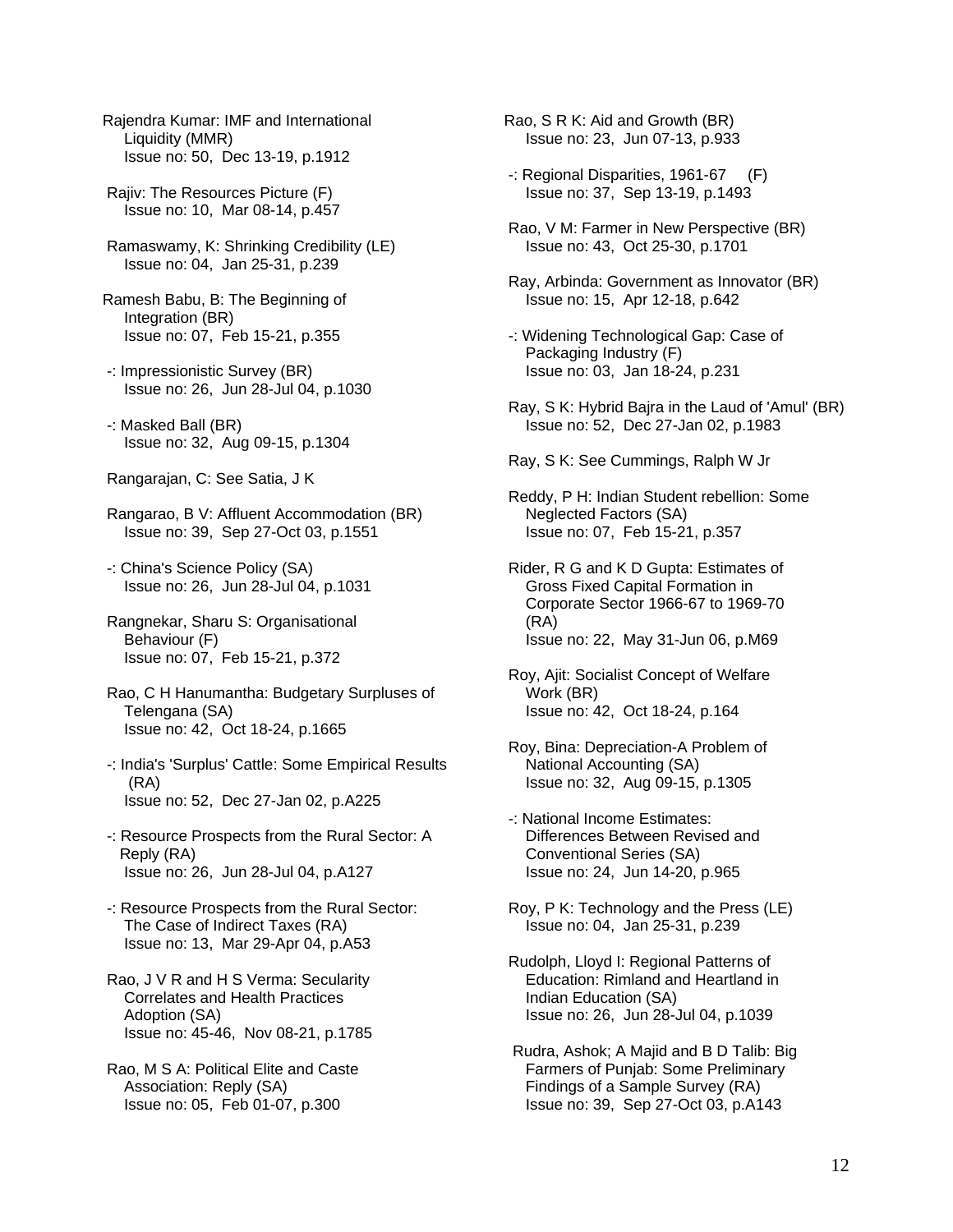- Rudra, Ashok: Big Farmers of Punjab: Second Instalment of Results (RA) Issue no: 52, Dec 27-Jan 02, p.A213
- -: Craze for Foreign (F) Issue no: 45-46, Nov 08-21, p.1791
- -: Farm Size, Productivity and Returns to Scale (LE) Issue no: 35, Aug 30-Sep 05, p.1399
- -: The Magnificent Illusion (P) Issue no: 44, Nov 01-07, p.1738
- S D: Here the Buck Passes (LE) Issue no: 17, Apr 26-May 02, p.713
- Saberwal, Satish: "Craze for Foreign" (LE) Issue no: 51, Dec 20-26, p.1937
- Sachi, Savya: II-The Strategy (F) Issue no: 18, May 03-09, p.747
- Saha, R P: See Naqvi, S
- Saini, G R: Farm Size, Productivity and Returns to Scale (RA) Issue no: 26, Jun 28-Jul 04, p.A119
- Sakarai, Lawrence J: Fedayeen Score in Lebanon (C) Issue no: 48, Nov 29-Dec 05, p.1840
- Sanyal, S K and V R Sarma: Land-holdings Surveys and Crop Estimation: A Proposal for Integration (SA) Issue no: 27, Jul 05-11, p.1073
- Sanyal, S K: Size of Holding and Some factors Related to Production (SA) Issue no: 33, Aug 16-22, p.1345
- Saradamoni, K: Growth of Manufacturing Employment in the States, 1950-63 (SA) Issue no: 15, Apr 12-18, p.655
- -: Inter-State Differences in Manufacturing and Workers' Earnings (SA) Issue no: 22, May 31-Jun 06, p.911
- Sarkar, Jayanta: A Permanent Finance Commission? (SA) Issue no: 32, Aug 09-15, p.1311
- Sarkar, Suman: Revolution in an Ivory Tower (F) Issue no: 33, Aug 16-22, p.1355
- Sarma, V R: See Sanyal, S K
- Sastry, D U: See Dhar, P N
- Satia, J K and C Rangarajan: Cash Management in Banks (SA) Issue no: 35, Aug 30-Sep 05, p.M93
- Satish, J K and J G Krishnayya: Systems Analysis of Strategic Defence Needs: Comments I (SA) Issue no: 18, May 03-09, p.773
- Saxena, A P: Inventory Management: Some Approaches and Problems (RA) Issue no: 08, Feb 22-28, p.M17
- Schemethorn, R A: Scheduled Caste Welfare: Public Priorities in the States (RA) Issue no: 08, Feb 22-28, p.397
- Schloss, Henry H: International Trade and Developing Countries (LE) Issue no: 49, Dec 06-12, p.1873
- Sen, B: Regional Dispersion of Agricultural Income: Implications of the New Technology (RA) Issue no: 52, Dec 27-Jan 02, p.A190
- Sen, Mohit: Congress Split and the Left (P) Issue no: 50, Dec 13-19, p.1925
- -: Lenin and Revolution (SA) Issue no: 31, Aug 02-08, p.1271
- Sengupta, Anil K: See Chattopadhyay, Gouranga
- Shah, K R : Expenditure on Elementary Education, 1950-51 to 1960-61 (SA) Issue no: 47, Nov 22-28, p.1809
- Sharma, K C: See Singh, I J
- Sharma, K D: See Malik, Sudarshan
- Sharma, K L: Stresses in Caste Stratification: A Study of Six Villages in Rajasthan (SA) Issue no: 03, Jan 18-24, p.217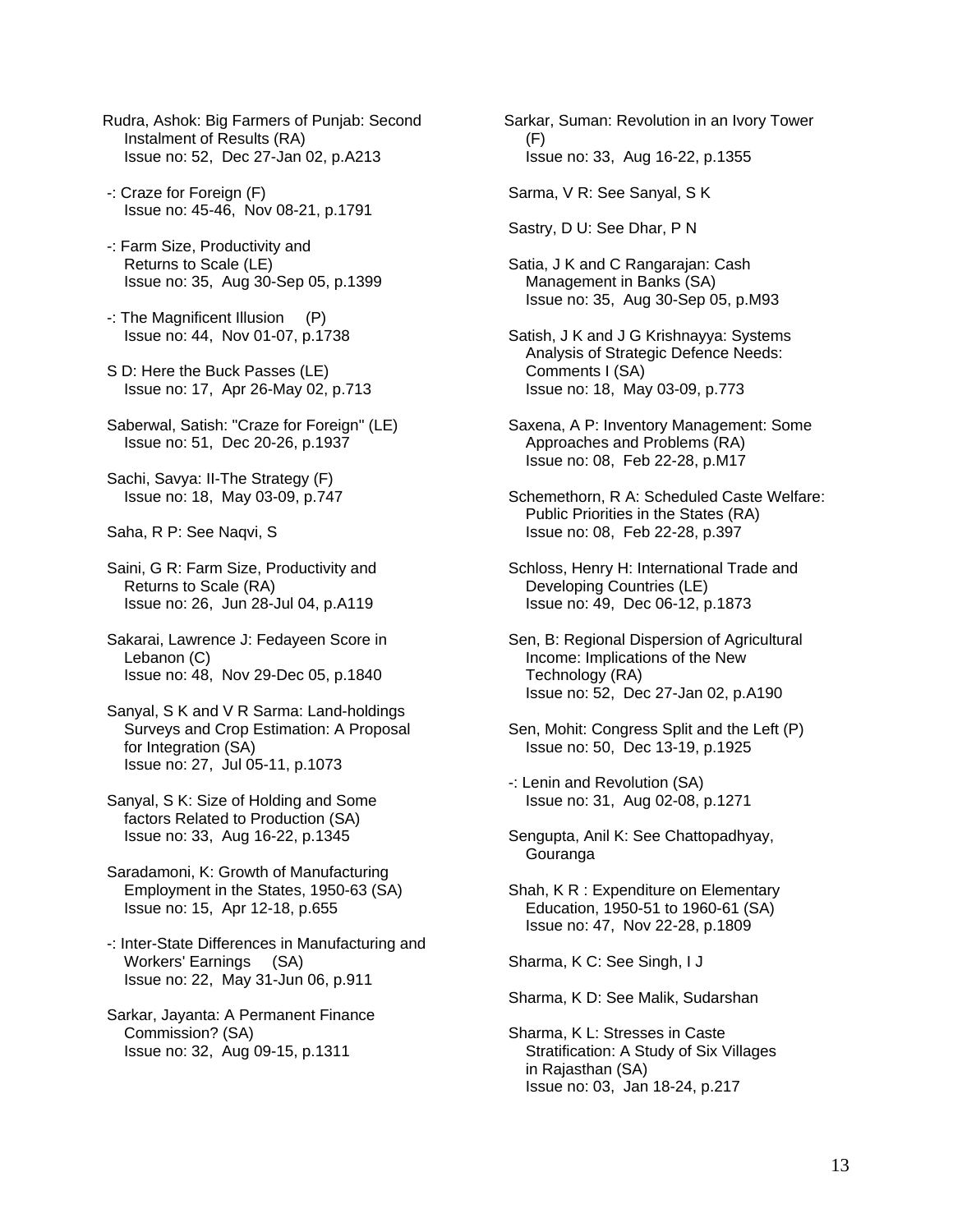Sharma, P K: Zonal Councils in the Indian Federation (SA) Issue no: 04, Jan 25-31, p.263

- Sharma, P P: Marketable Surplus in Subsistence Crops: Case Study of a Deficit Village in Rajasthan (SA) Issue no: 05, Feb 01-07, p.297
- Sharma, Satya Prakash: Indian Village as a Unit of Study-I (SA) Issue no: 33, Aug 16-22, p.1347
- -: Indian Village as a Unit of Study-II (SA) Issue no: 34, Aug 23-29, p.1381
- Sheth, Tarun N: Increasing Organisational Effectiveness (RA) Issue no: 22, May 31-Jun 06, p.M35
- Shetty, M C: Preparation for Financing Small Industry (SA) Issue no: 50, Dec 13-19, p.1921
- Shetty, N S: Channels of Communication to Farmers in Technological Change (SA) Issue no: 12, Mar 22-28, p.539
- Shetty, S L: Index Numbers of Industrial Production: A Chain Series (SA) Issue no: 17, Apr 26-May 02, p.719
- Shivamaggi, H B: The Agricultural Labour Problem: past Misconceptions and New Guidelines (SA) Issue no: 13, Mar 29-Apr 04, p.A41
- -: Crucial Aspects of Agricultural Development: Problems of the Fourth Plan (SA) Issue no: 39, Sep 27-Oct 03, p.A133
- -: Realities of Rural Development (BR) Issue no: 11, Mar 15-21, p.497

 Shukla, S: Economics of Technical Education (LE) Issue no: 11, Mar 15-21, p.490

- -: Strategy for Social Change: A Rejoinder (SA) Issue no: 20, May 17-23, p.853
- Siddhartha, Venkatasubbaiah: The Aeronautics Committee Report (SA) Issue no: 35, Aug 30-Sep 05, p.1408

Siddiqui, M K A: Life in the Slums of Calcutta: Some Aspects (SA) Issue no: 50, Dec 13-19, p.1917

- Simha, S L N: International Monetary System and Price of Gold (SA) Issue no: 11, Mar 15-21, p.505
- Singh, Ajit Kumar: Regional Disparities and Cropping Pattern: Case Study of Uttar Pradesh (SA) Issue no: 36, Sep 06-12, p.1449

Singh, Ajit Kumar: See Gupta, A P

Singh, Arjan: See Billings, Martin H

Singh, Chaman: See Bose, Ashish

Singh, D K: See Sinha, Randhir

- Singh, Hira: Strains in Leadership Structure: From Status Group to Pluralism in an East UP Village (SA) Issue no: 18, May 03-09, p.759
- -: Toward a Jati Model for Indian Politics: A Comment (SA) Issue no: 21, May 24-30, p.887
- Singh, I J and K C Sharma: All-India Co-ordinated Fertiliser Experiments on Wheat (SA) Issue no: 25, Jun 21-27, p.1009
- Singh, Rajwant: International Trade and Developing Countries (SA) Issue no: 41, Oct 11-17, p.1627
- Singh, Ram Sagar: Bases and Strategies in Elections: A Study of Voting in Azamgarh Parliamentary Constituency (SA) Issue no: 40, Oct 04-10, p.1601
- Sinha, Randhir and D K Singh: A Case for Boosting Bihar's Agriculture (SA) Issue no: 19, May 10-16, p.817
- Sirkin, Gerald: Short-Term Economic Forecasting (LE) Issue no: 34, Aug 23-29, p.1363
- Sivaramakrishan, K C: Urban Housing: Challenge and Response (SA) Issue no: 36, Sep 06-12, p.1443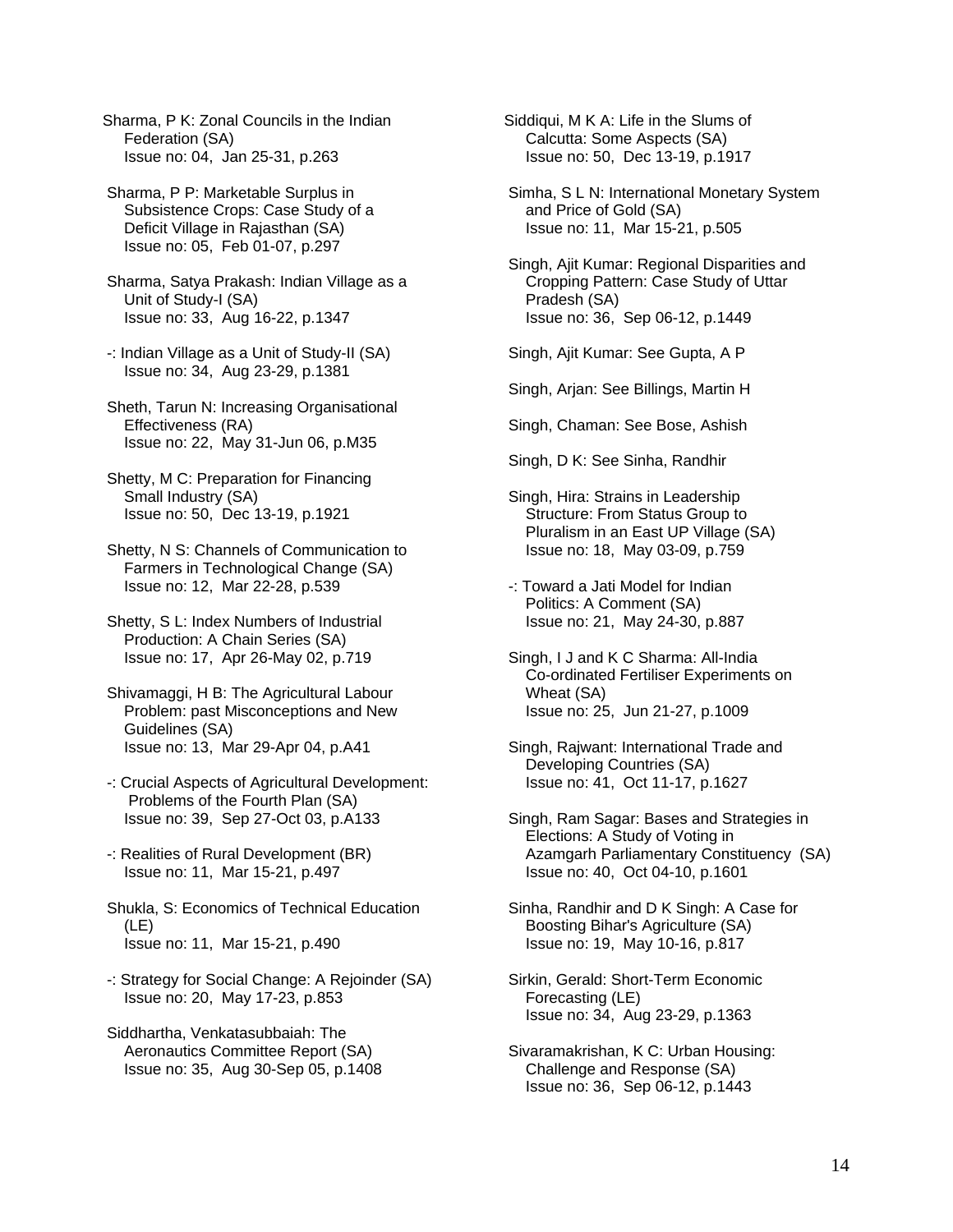Sohoni, D K: Area and Yield Variability in Parabhani District (F) Issue no: 40, Oct 04-10, p.1588

 Spodek, Howard: Traditional Culture and Entrepreneurship: A Study of Ahmedabad (RA) Issue no: 08, Feb 22-28, p.M27

 Srinivasan, A V: Programming of Management by Objectives (SA) Issue no: 35, Aug 30-Sep 05, p.M79

 Srinivasan, R: Western Influences on Gandhi (SA) Issue no: 20, May 17-23, p.847

 Srinivasan, T N and Pranab Kumar Bardhan: Resource Prospects from the Rural Sector: A Comment (RA) Issue no: 26, Jun 28-Jul 04, p.A123

 Srivastava, Sahab Lal: The Concept of Sanskritisation: A Re-evaluation (SA) Issue no: 16, Apr 19-25, p.695

 Subbaiah, M J: Systems Analysis of Strategic Defence Needs: Comments II (SA) Issue no: 18, May 03-09, p.776

- Subramaniam, V: Emergence and Eclipse of Tamil Brahmins: Some Guidelines to Research (SA) Issue no: 28-30, Jul 12-Aug 2, p.1133
- -: Inter-Disciplinary Isolation in Universities (SA) Issue no: 27, Jul 05-11, p.1071
- Sukhiayan: Intra-Union Rivalry: A Case Study (F) Issue no: 39, Sep 27-Oct 03, p.1567

 Swaminathan, M S: Scientific Implications of HYV Programme (SA) Issue no: 01-02, Jan 01-18, p.67

- Swamy, Subramanian: Systems Analysis of Strategic Defence Needs (SA) Issue no: 08, Feb 22-28, p.401
- -: Systems Analysis of Strategic Defence Needs (SA) Issue no: 18, May 03-09, p.772

Taimni, K K: Cadre for Management (F) Issue no: 07, Feb 15-21, p.373

 -: Consumer Preferences for Retailers (F) Issue no: 19, May 10-16, p.822

Talib, B D: See Rudra, Ashok

 Tatapore, S S: Between Prescription and Practice (BR) Issue no: 36, Sep 06-12, p.1441

 Thamarajakshi, R: Intersectoral Terms of Trade and Marketed Surplus of Agricultural Produce, 1951-52 to 1965-66 (RA) Issue no: 26, Jun 28-Jul 04, p.A91

- Thapar, Romesh: The Central Issue (F) Issue no: 51, Dec 20-26, p.1938
- -: A Confused Crisis (F) Issue no: 18, May 03-09, p.748
- -: Confusion and More Confusion (F) Issue no: 32, Aug 09-15, p.1294
- -: The Economic Paralysis (F) Issue no: 50, Dec 13-19, p.1905
- -: End of Status Quo? (F) Issue no: 16, Apr 19-25, p.681
- -: The Ferment of Today (F) Issue no: 35, Aug 30-Sep 05, p.1400
- -: Follow-up or Mix-up? (F) Issue no: 39, Sep 27-Oct 03, p.1542
- -: The Foreign Office (F) Issue no: 20, May 17-23, p.833
- -: Hard Choices (F) Issue no: 48, Nov 29-Dec 05, p.1837
- -: Heading for an Eventful July (F) Issue no: 26, Jun 28-Jul 04, p.1026
- -: Instant Thinking (F) Issue no: 49, Dec 06-12, p.1874
- -: The Instruments (F) Issue no: 38, Sep 20-26, p.1503
- -: Into Battle (F) Issue no: 45-46, Nov 08-21, p.1769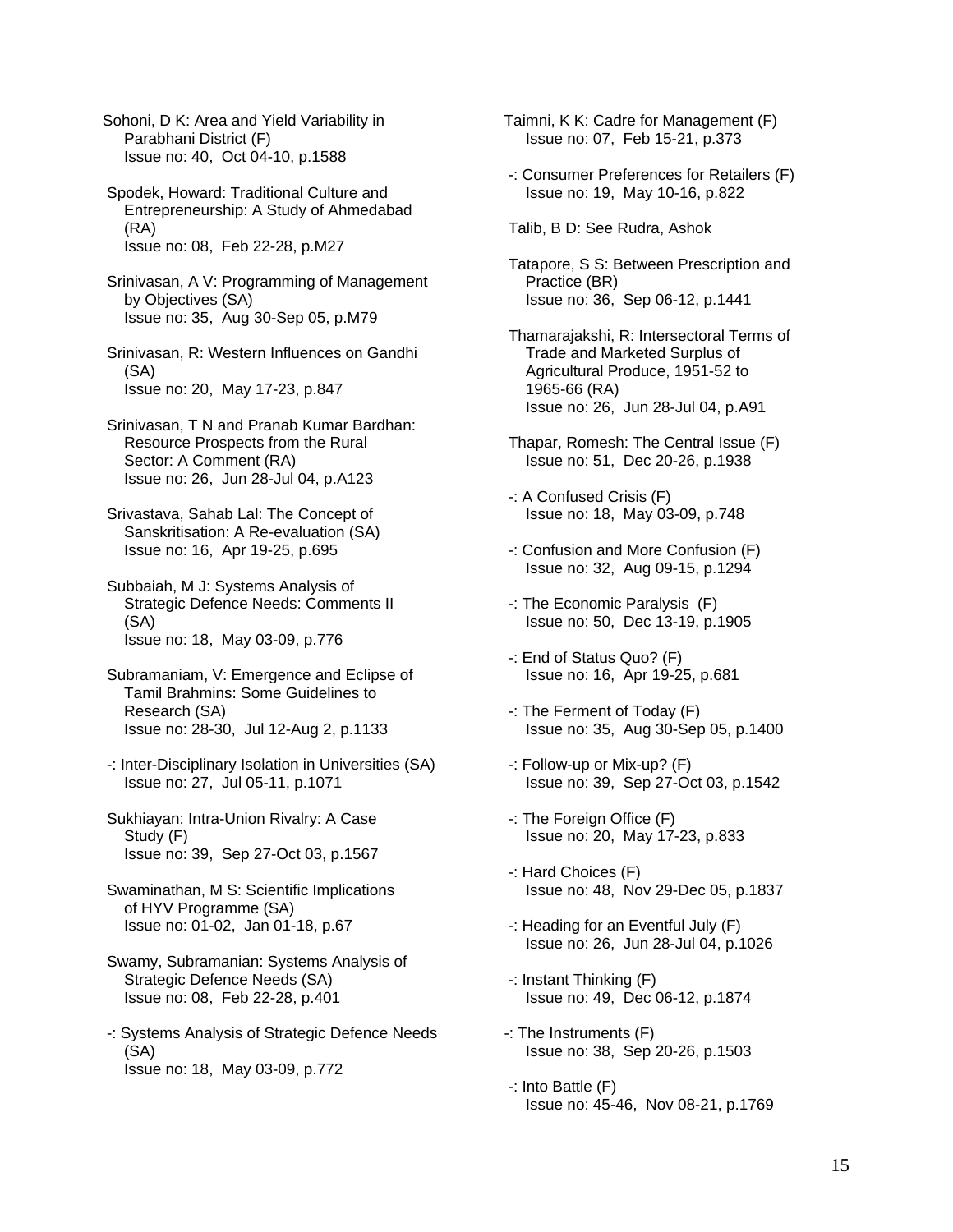- Thapar, Romesh: Lack of Health (F) Issue no: 24, Jun 14-20, p.958
- -: Lessons from Telengana (F) Issue no: 25, Jun 21-27, p.991
- -: Let's Be Optimistic (F) Issue no: 01-02, Jan 01-18, p.15
- -: Politicking in Top Gear (F) Issue no: 44, Nov 01-07, p.m736
- -: Politics and Policies (F) Issue no: 37, Sep 13-19, p.1468
- -: The Presidentship (F) Issue no: 19, May 10-16, p.799
- -: Revolution which Is a Game of Chess (F) Issue no: 34, Aug 23-29, p.1363
- -: Stirring the Administration (F) Issue no: 36, Sep 06-12, p.1435
- -: The Strange Interlude (F) Issue no: 31, Aug 02-08, p.1259
- -: The Super Powers Take Another Look (F) Issue no: 23, Jun 07-13, p.930
- -: The Truth Will Out (F) Issue no: 40, Oct 04-10, p.1582
- -: The Two Key Issues (F) Issue no: 17, Apr 26-May 02, p.713
- -: Waiting for the President (F) Issue no: 33, Aug 16-22, p.1329
- -: With Faith Restored (F) Issue no: 28-30, Jul 12-Aug 2, p.1098
- Thimmaiah, G: Taxable Capacity of Agricultural Sector: A Comment (SA) Issue no: 06, Feb 08-14, p.331
- Thingalaya, N K: A Century of Prices in India (SA) Issue no: 04, Jan 25-31, p.251
- Thorner, Daniel: Capitalist Farming in India (RA) Issue no: 52, Dec 27-Jan 02, p.A211
- Tikekar, S R: Hindustan Steel (LE) Issue no: 09, Mar 01-07, p.418
- -: Politics of Low Order (LE) Issue no: 34, Aug 23-29, p.1363
- Tripathy, R N and Samal, B: Economics of High-Yielding Varieties in IADP: A Study of Sambalpur in Orissa (SA) Issue no: 43, Oct 25-30, p.1719
- Tulpule, Bagaram: Solemn, Smug and Wordy: Report of the National Commission on Labour (SA) Issue no: 43, Oct 25-30, p.1725
- -: Textile Wage Accord (F) Issue no: 42, Oct 18-24, p.1681
- -: Trade Unions and Politics (BR) Issue no: 17, Apr 26-May 02, p.718
- Tyagi, D S: See Vyas, V S
- Vanjari, Shrikrishna: Goa's Village Community Lands (SA) Issue no: 14, Apr 05-11, p.612
- Varshney, R G: See Agarwal, B L
- Vasudevan, A: Strategy of Economic Development, 1955-65 (SA) Issue no: 10, Mar 08-14, p.471
- Venkatramaiah, P: Inter-State Variations in Industry, 1951-61: A Comment (SA) Issue no: 31, Aug 02-08, p.1281
- Verma, H S: Psychology of Community Development (BR) Issue no: 09, Mar 01-07, p.429

Verma, H S: See Rao, J V R

- Verma, P C: Growth of Tax Revenue in Pakistan (SA) Issue no: 49, Dec 06-12, p.1893
- Visaria, Pravin: Growth of Greater Bombay, 1951-1961 (SA) Issue no: 28-30, Jul 12-Aug 2, p.1185
- Vithal, B P R: Central Assistance for State Plans: How Equitable Is It? (SA) Issue no: 24, Jun 14-20, p.969

Vyas, U K: See Jaiswal, N K